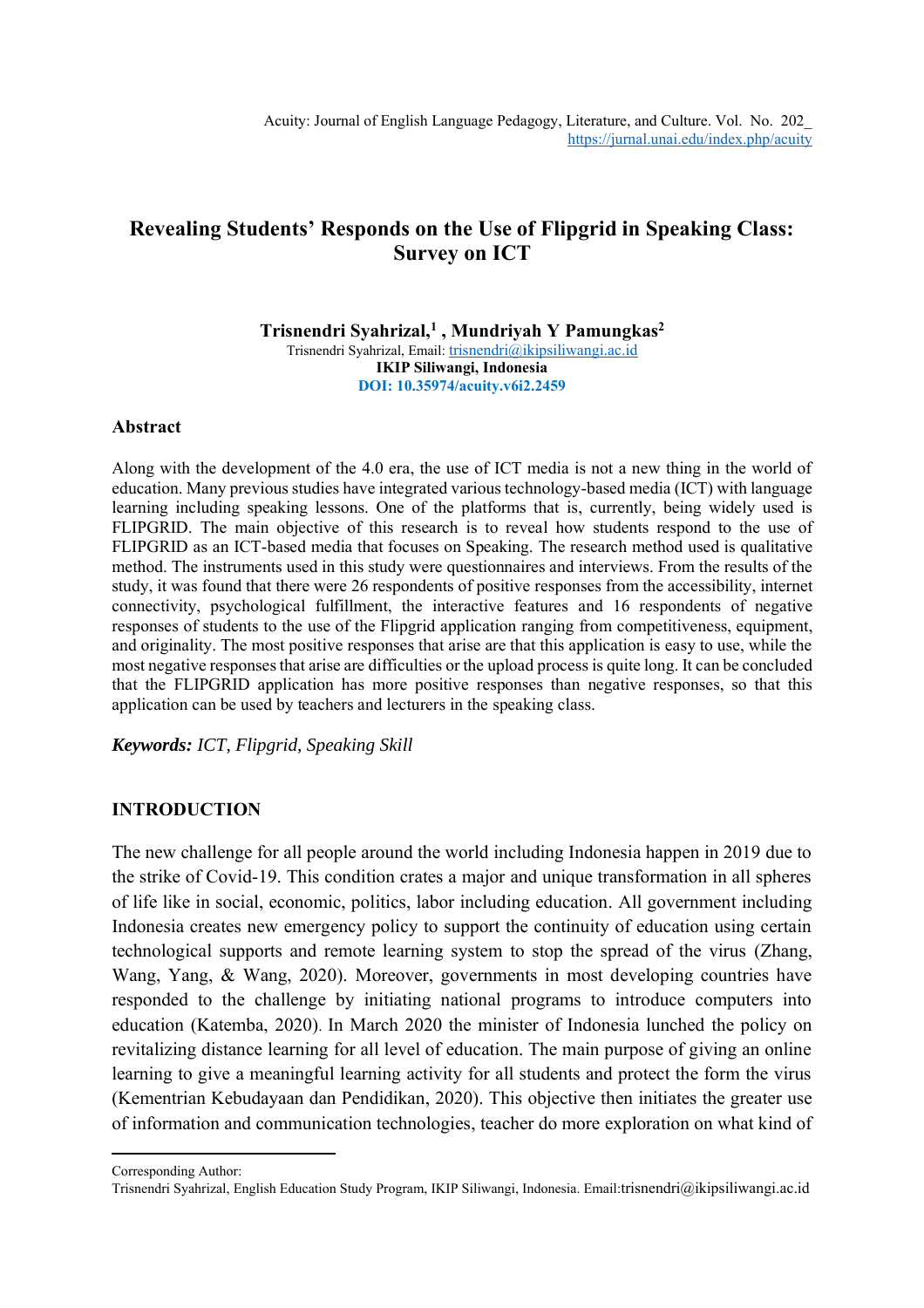tool that may support the proces of learning and give a meaningfull learning for students. Before the pademic, teacher has limited exploration on the tool used, but after the pandenic teacher uses more tools and apps. While teacher exploring various tool, on the other hand, students face a new form of chalenges and difficulties, they struggle to get involed in all activity using various techological tools. During the involment, students face dificulty to engage with all learning processes and it may display behaviors that prohibit them from accessing instruction, have attentional issues distracting them from instruction, or lack the confidence to participate fully in instruction (Rila, Estrapala, & Bruhn, 2019). By this condition This reseach tries to reveal the students respond on the use o particular ICT tool for teaching called FLIPGRID.

There are various research related to the teacher perception toward the use of technology in learning but the research on what the students responds on the use of particular tools is fairly limited. Besides, in the research from (Bali & Liu, 2018), they mention that students feel online learning is less satisfied compared to face-to-face learning, this condition may be caused by the limited engagement, participation, and comfort. Furthermore, the fact that disclosing the students respon is as important as know how effective a prticular ICT tools in teaching. Students is the object of the learning, they should able to achive al the learning objective therefore their participation is crucial.

Besides the challenges that students' face, teacher also have a problem in using ICT in learning such as limited knowledge on what technology best supports specific learning aims and objectives (Petersen, Townsend, & Onaka, 2020). By this conditions, teacher should do more exploration and self-improvement because the fact that ICT can support the teaching and learning process is undeniable. As Ghavifekr, Afshari, & Amla (2012) mention that schools and other educational institutions including teacher are supposed to prepare students to live in "a knowledge society" need to consider ICT integration in their curriculum. In line with this Chapelle (2002) states that utilizing computer technology in classroom is able to enhance students' linguistic input. Moreover, In technology-based procedures, a specific framework is required to integrate technology as a tool to aid learning (Townsend & Cronin, 2017). This explanation shows the urgency on the use of ICT in teaching in order to bridge the students in their knowledge. In conjunction, another study showed that students tend to have a positive attitude towards online learning, especially if the activity promotes student friendliness towards others and it is socially engaging (Dogoriti, 2015). Moreover, Purnawarman, Sundayana, & Susilawati (2016), mention that online learning can facilitate the students to have wider social interaction.

In learning English having speaking skill is important knowledge that should be mastered by the students therefore teacher should help the students to reach that skill. Speaking is a productive skill that may help students and the language user to communicate with other and built their relationships. Speaking skill is the most important skill to acquire foreign or second language learning. Among the four key language skills, speaking is deemed to be the most important skill in learning a foreign or second language (Rao, 2019) (Hutabarat & Simanjuntak, 2019), but speaking also becomes a problem for some students in understanding English they feel difficult and uncomfortable when they have to speak. They are in doubt to express their sentences in English (Inayah & Lisdawati, 2017). In this current situation teacher have many options on what kinds of tool that might use for teaching speaking skill in order to solve the students' problem. Teacher can use any online discussion forum (Abu Bakar, Latiff, & Hamat, 2013), teacher can also use online conference tools, YouTube, TedTalks and others (Curry, 2020). Other tools that majorly used in this era is Flipgrid.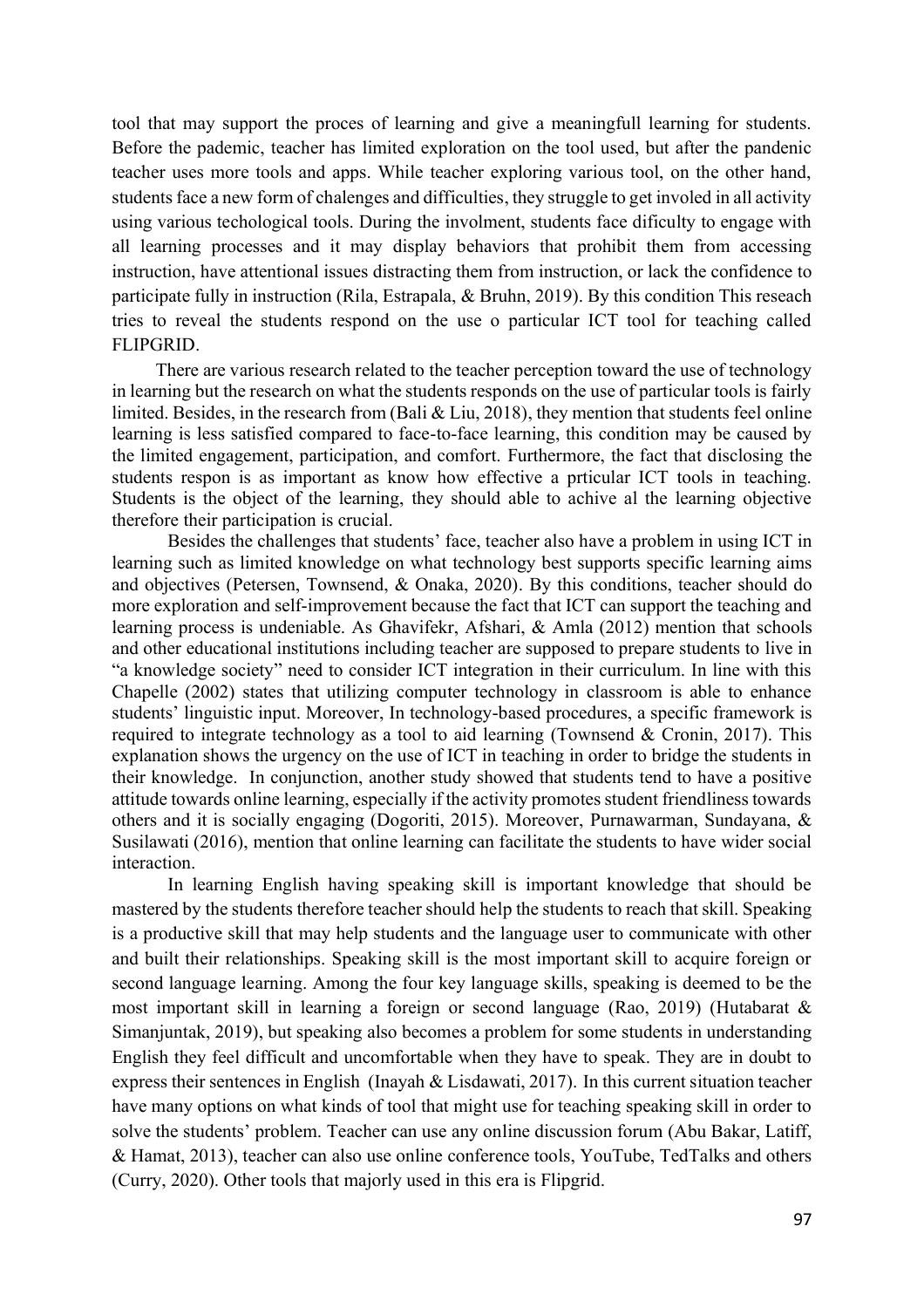There are several researches related to the use of Flipgrid in teaching; Stoszkowski J (2018), McClure & McAndrews (2016), McLain (2018), (Carrie & Timothy, 2020, (Moran, 2018), all found that Flipgrid has a lot of benefit for the students ranging from young to adult learner. Flipgrid also can be use in many learning subjects such as language, egineering, physics, and many others. Flipgrid is an online video discussion platform designed to empower learners and facilitate social interaction between students (Stoszkowski J. , 2018). Related to speaking skill, McClure & McAndrews (2016) mentioned that Flipgrid was recognized as a low-stakes platform that helped students in their public speaking skills. By this two pervious study we then can see that Flipgrid provides alternatives for students to become more comfortable and easier to share their video in an ever-changing technological world. Other finding on the use of Flipgrid is a study from undergraduate business university students in South Korea which reported that students became more comfortable speaking in English via videos after using Flipgrid over the period of a semester course (McLain, 2018)

In this era of social media, video has become more and more famous, and students are very familiar in using video for attracting their social living. Video response technologies, which are social interfaces allowing people to engage and collaborate with others, have recently gained great popularity (Katemba & Ning, 2018). A specific video response technology, Flipgrid, can be a valuable experiential learning tool, and enables educators to engage students in a variety of learning and assessment activities (Carrie & Timothy, 2020). Moreover, Flipgrid is an online platform that offers students a chance to connect with the instructor and materials more often, and within their comfort zone (Moran, 2018). The impact of the view also felt by the teacher, video let the teacher has a wider time to assess the products of the students. As Dunbar (2019) mention that when students demonstrate their knowledge and skills through video recording, it allows the instructor to provide a more critical and accurate assessment of their knowledge.

By the definition, we can see there are two important variables, first is how teacher can support the students in having a meaningful learning by selecting a proper tool such as Flipgrid for speaking so that students will not feel boredom during the learning process. As Wood (2018) mentioned that the majority of current university students are millennials, who have exhibited boredom with traditional teaching methods so that the teacher should find a best way to escape the students from this issue. Second is how to find the students respond on the use of particular tools. This research focuses on the second variable, this research has an objective to disclose the responds of the students at one of the University in Cimahi, West Java on their experience in using Flipgrid in their Speaking class. This research is expected to give a brief explanation on how the students reacts toward the use of Flipgrid. The result of this research is also expected to give a brief information for the teacher who wish to use Flipgrid in the class so they could optimize the benefits of the Flipgrid and minimize the weakness of this tools.

# **METHODS**

As a qualitative study, this research picturized detail information regarding students' responses on the use of particular tool called FLIPGRID. As we know, the purpose of qualitative research is to describe and interpret issues or phenomena systematically from the point of view of the individual or population being studied and to generate new concepts and theories (Mohajan, 2018). This research gives a detail point of view of students after using FLIPGRID, and can be used as an information for teacher whether this application is suitable for the students or can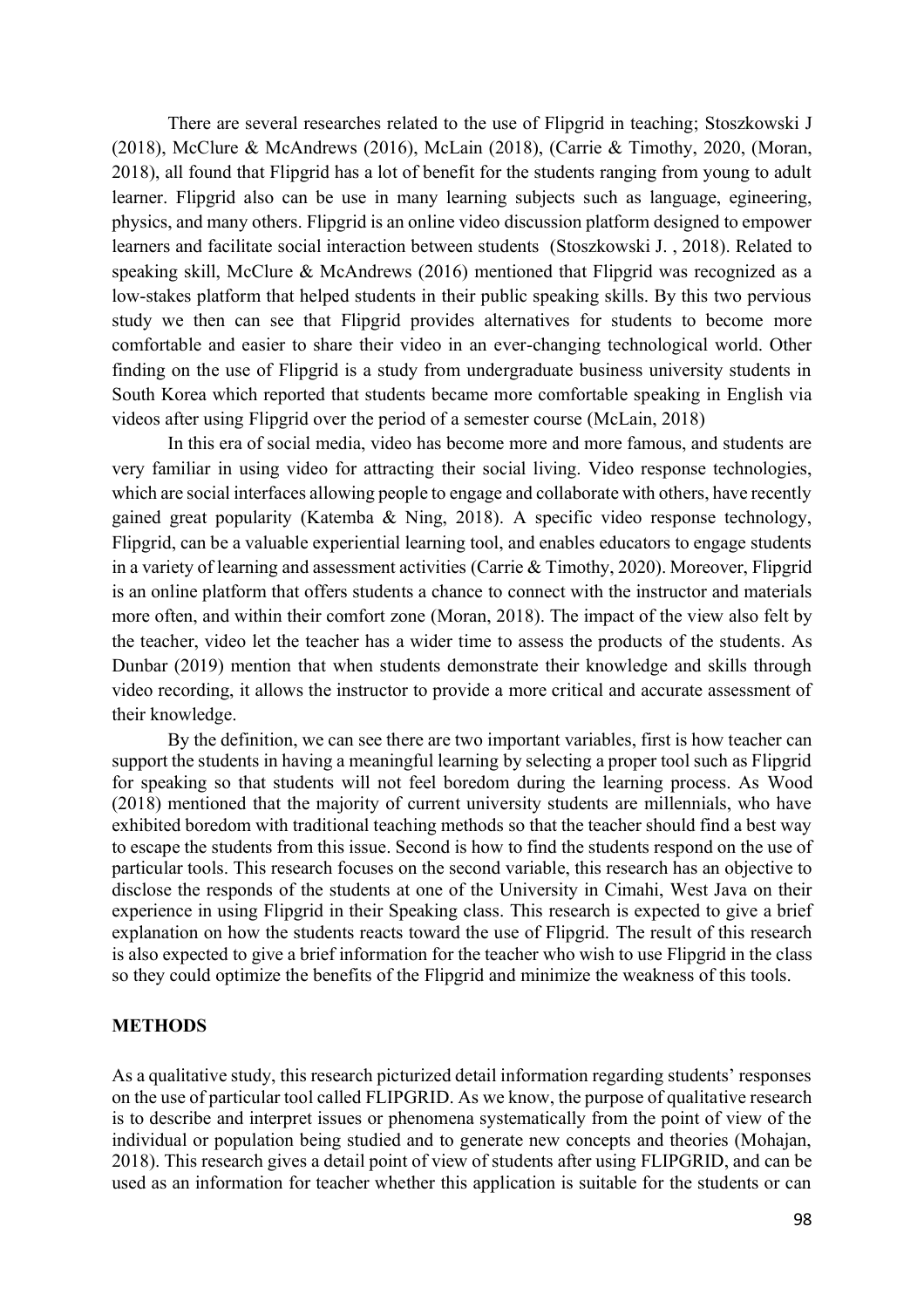be used to help the teacher to anticipate the issues that may emerge during the use of FLIPGRID. There are various settings that may be solved using this qualitative study such as case study, open-ended interview, participant observation, counseling, therapy and others (Cibangu, 2012). This research reached its objective of the study by using open-ended interview and questioners. This research took one semester from September to December 2020, there are sixteen meeting in total and eight times using Flipgrid. During the research the researcher who also act as teacher introduced FLIPGRID to all subjects. After all students have an ability to use the Flipgrid, they begin to use the FLIPGRID bi-weekly in the 2nd, 4th, 6th, 8th, 10th, 12th, 14th, and 16th meeting. In every meeting students were asked to upload their speaking project to Flipgrid, the teacher also asked the students to use all features form such as like, comments, video comments, reaction and others.

In the fifteenth meeting, besides uploading the video, the students were also asked to fill the google form as an online questioner. After all the data from the questioner were gathered the researcher invited 25 students as the interviewee. The question of the interview is an openended question and used to validate the data gathered from the questioner. The 25 students were randomly selected and all interviewees participated in the questioner. All data from the questioners were then classified, identified and extracted using Microsoft excel, while the interview were conducted using WhatsApp call and was recorded so that the researcher can reobserved the content of the interview.

# **Research design**

This study utilized a qualitative design. The teacher assisted the students to use the FLIPGRID during the learning proses and using it as a media for submitting the speaking projects. During the proses, students are actively using the tools but faces several obstacles that leads them to a discussions with the teacher. On the other hand, students also face a new experience in their speaking class. By this phenomena, the research then facilitated students to express their respond on using FLIPGRID through answering the open-ended questions online. All the responses in both negative and positive were then recorded into excel. After all responses were collected the researcher initiated the interview. By this design the researcher gathered detail and deeply of the students' opinion on the use of FLIPGRID, at the end of this research the students showed positive and the negative responses

### **Research participants and Sampling Procedures**

This research involved 177 students, all of the subjects use FLIPGRID in helping to understand the material and producing a speaking products. All subjects answer the questioners related to their response in using FLIPGRID in their speaking class. After filling the questioners, 25 students were randomly selected for an interview. Both questionnaires and interview were delivered using online media, goggle form for the online questioner while WhatsApp call for the interview part.

# **Data Collection**

The data were collected using questioner and interview in order to have a valid and reliable information regarding the positive and the negative response of students in using FLIPGRID. The Questioners were given to students after 14 meetings. The questions of the questioner are objected to reveal the response of the students.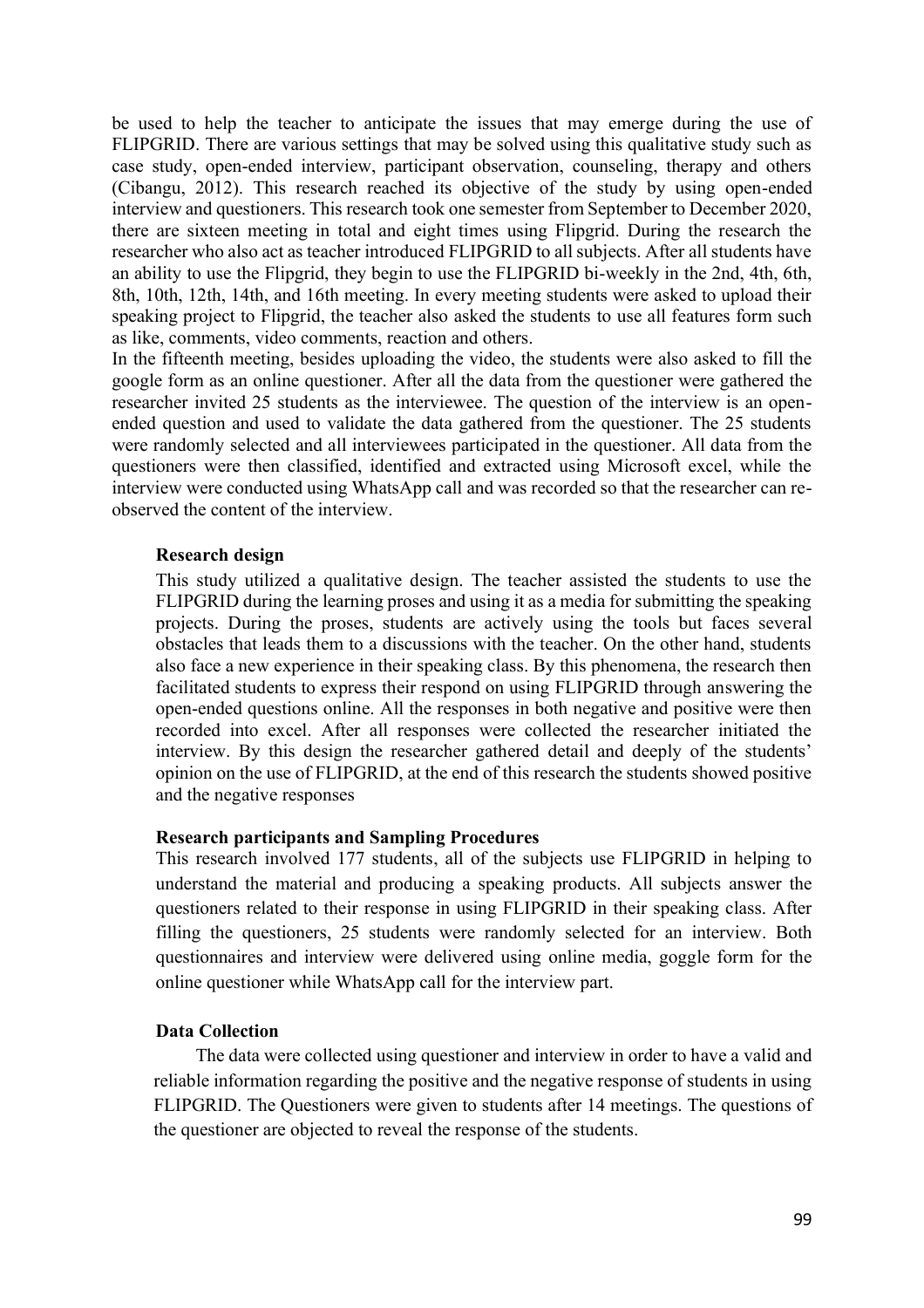# **RESULTS**

The result of the study after analyzing the questioners and interview result it was found out that students have more positive than negative responses. There are 26 respondents of the positive responses on the use of Flipgrid ranging from the accessibility, internet connectivity, psychological fulfillment, and the interactive features. The complete positive response can be seen in figure 1.



Figure 1: Positive Response on Flipgrid

Other result found from this study, there are 16 respondents of the negative response ranging from competitiveness, equipment, and originality. The detail information can be seen in figure 2.



Figure 2: Negative Response on Flipgrid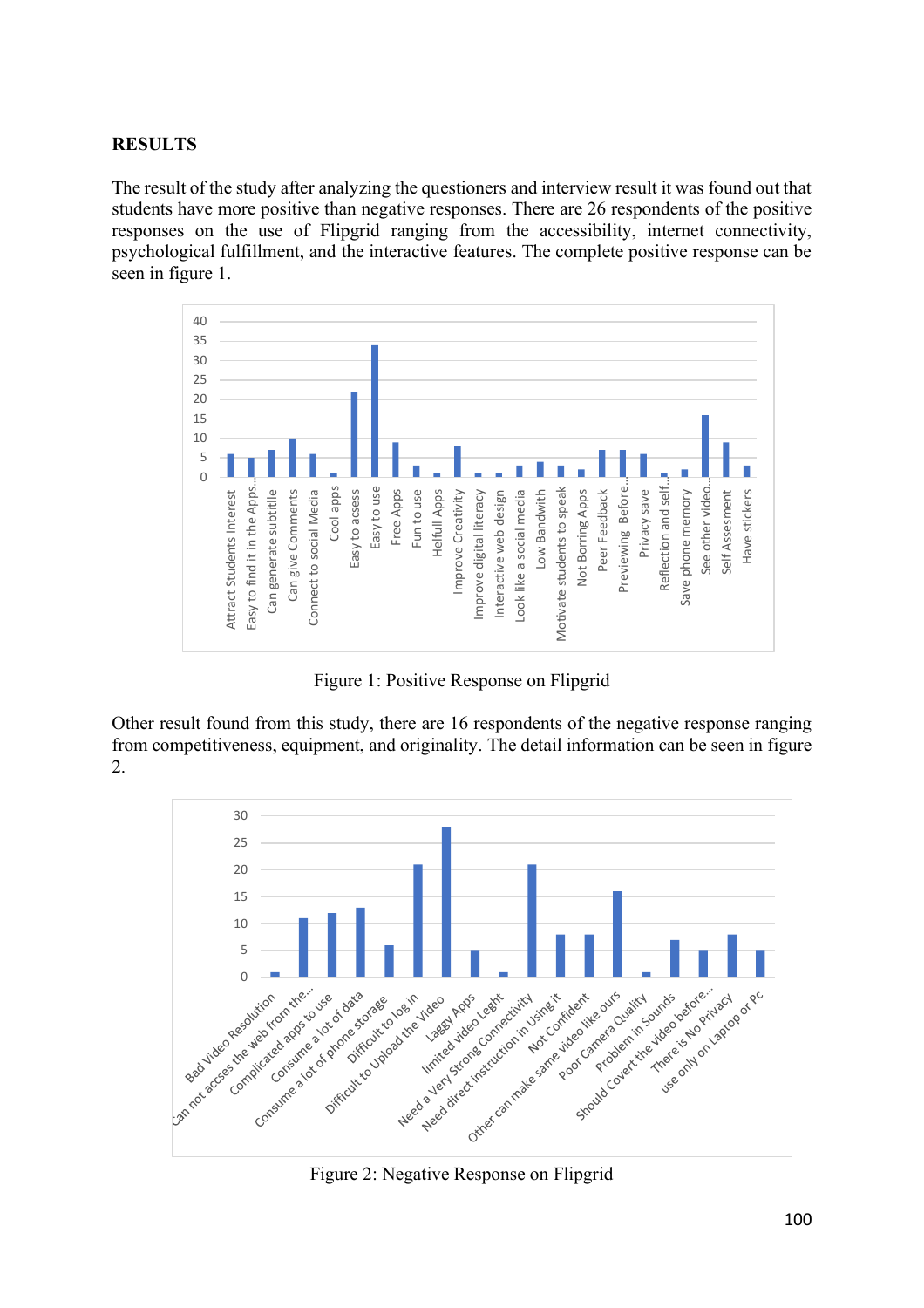#### **DISCUSSION**

# **Positive Response**

Figure 1 describes that there are several responses related to the use of Flipgrid ranging from the easiness in using the application to the psychological sector of the students such as feeling secured with their privacy, self-reflections, and having a good motivation. On the interview, the 6 interviewees said that this application helps them to feel save because they don't need to share it publicly and that only a particular group of people who may get access to the video. On the other hand, participants stated that, Flipgrid help them to access online social media and other social platforms, it indicates that some students feel comfortable to publish their works. This finding is in line with the idea of the compatibility, it says that Flipgrid is a compatible platform that can engage with other application such as social media or the LMS; google classroom, Microsoft teams and others (Carrie & Timothy, 2020). Similar opinion also conducted by Antonius, Sugeng, Monika, & Charito (2020) who mention that one of the respons from the students of online media is the compatibility of tools to access the media.

The highest positive respond level is on the easiness of using this tools, 35 students agree that this tool is easy to use, this finding is in line with the study conducted by Smart  $\&$ Cappel (2006). Moreover, sixteen interviewees also mention that this tool is easy to use, students can follow all instructions given by the teacher to use and to exploration. Students also said that even if the instruction from the teacher is limited they can simply follow the instruction in Flipgrid or find some other tutorial from YouTube. Moreover, the other reason why this tool is easy it is that students do not need to create an account or 'sign-up'; they simply just need the web link for their grid, which is free to access. This helps reduce any potential 'overload' of platforms in their existing digital ecosystem (Stoszkowski, McCarthy, & Fonseca, 2017). This finding also in-line with the data from the figure.1, there are 22 students who stated that this tool is easy to access.

Collaboration is another response that was underlined by the participants, this collaboration mostly discovered in the term of giving and responding the comments from the uploaded video. students said that by giving a comment in both video and text can facilitate them to discuss with their friends such as how their video look likes, what should be improved, and whether they like it or not. Through this collaboration we also find the idea of peerfeedback. Syahrizal and Rahayu (2020) mentioned that peer feedback are very beneficial in sustaining powerful learning process. From the interview, the interviewees mentioned that the comments features give them access to assess their friend and their work. Other term that emerged is the reflection and self-assessment, one participant in the question said about it and 5 interviewees also say that they can assess themselves and reflect what the weakness and the strength of their speaking projects.

Other related response is that the students feel convenient in using Flipgrid, students said that Flipgrid give the opportunity to work without time dependent, they can work asynchronously. This kind of learning really help students to manage their time, internet connectivity, and hardware availability. Thomas and Jones (2017) said that asynchronous and not time- or place-dependent, benefits 'commuter students' who live off-campus and are more likely to experience challenges in relation to their engagement beyond the classroom. From the interview, the interviewees also mentioned that they have more freedom to make a good quality video for their speaking project. Students also love the flexibility. Neves & Hillman in 2017 also appreciate the flexibility offered by Flipgrid.

The web design and the features are other positive response that were stressed out by the students. Students find that by recording the video they can use some stickers and filters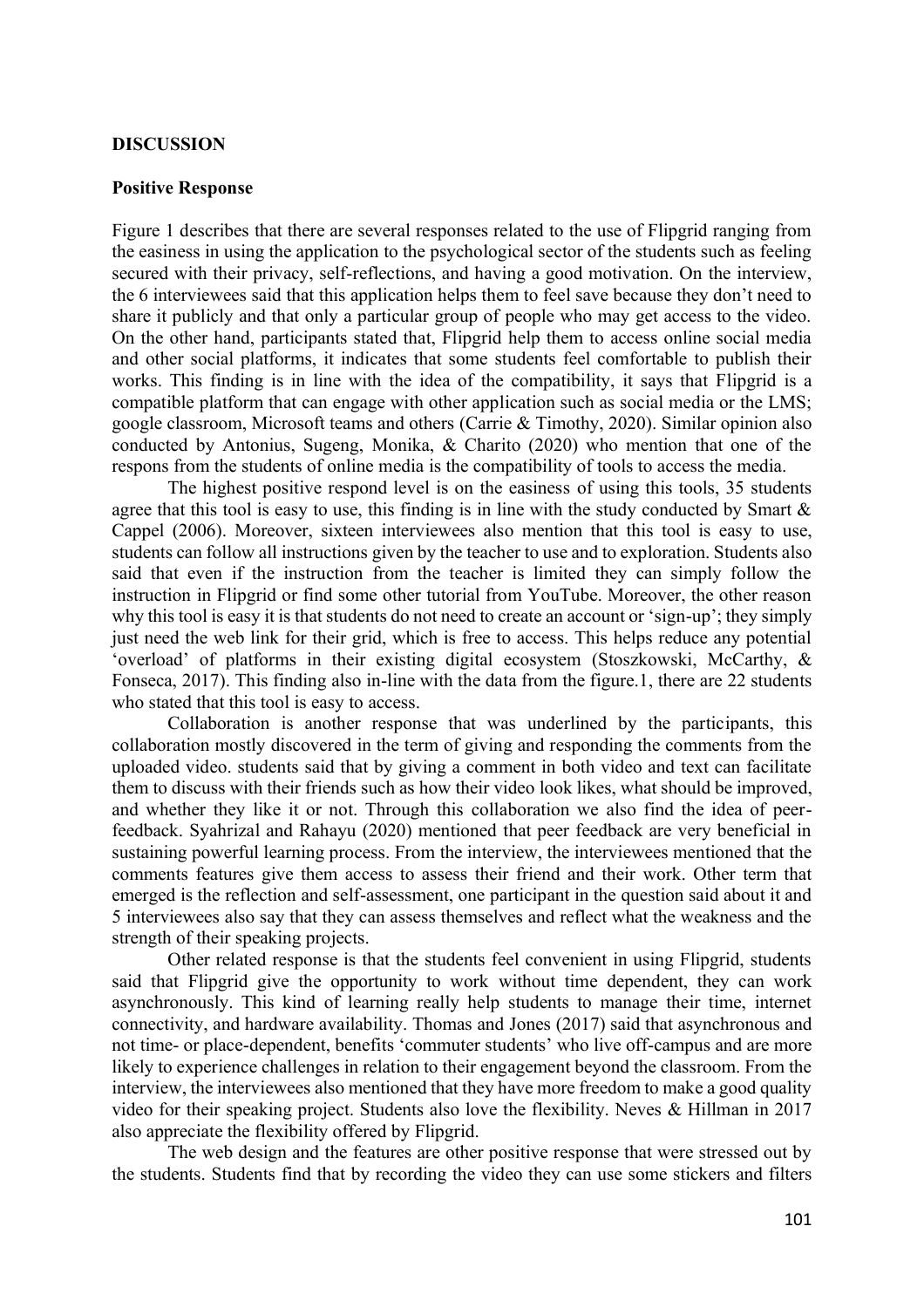that make their speaking project looks more attractive. These features surely make students to be more creative, figure 1 also shows that Flipgrid helps them to improve their creativity. We can see that students said it is fun to use the stickers and filters and that this app is not boring, it is fun. Flipgrid is a cool application. Other element mentioned by the interviewees is that video makes them less boring, they like to watch a video rather than reading. Students appear to prefer watching one another speaking on video than reading written materials, which they perceive to be time-consuming and 'boring'. Students with less developed writing and reading skills also appear to prefer video-based interaction. (Carrie & Timothy, 2020).

In Relation to the use of internet connection, students agreed that this tool use fairly low bandwidth and small amount of phone storage. The students who participated in this research use laptop and phone and they can easily access it. Antonius, Sugeng, Monika, and Charito (2020) mentioned that the benefits of this tool can be categorized into three factors: first is availability and sustainability of internet connection, second is accessibility of teaching media, and the last is its compatibility of tools to access the media.

# **Negative Response**

Figure 2 gives a brief list of the negative responses on the use of the Flipgrid. First negative response can be categorized as a competitiveness. As it is common that on many social media platforms, videos can be liked or hearted to show agreement or approval. This can lead to competitiveness, with the confidence of some students potentially dented if a video receives fewer views or likes than others. Flipgrid also share the same idea where students can "like" or "dislike" a video, this situation leads to negative response of the students, they feel uncomfortable when they get less "like". They feel to be liked when more "like" where they have the bigger score, so it is very important for the teacher to debrief the students that the function of "like" is just to get a social interaction with other students but not as a scoring standard. In line with this, A few students were uncomfortable about being "on screen", with some voicing concerns that their appearance would be "judged" by their peers. Consideration should therefore be given to the suitability of the platform for introverts, although research has suggested that introverted students prefer communicating via social media and in person (Voorn & Kommers, 2013)

To access and use the platform, students must have a suitable digital device (i.e. camera and microphone) and a good internet connection. Students who have old or low specification phones or tablets with a low sound and picture quality may feel inferior to that of the newer and high specification gadgets, this may create problems. From the Figure we can see that some students have limited phone storage, low internet connection, difficulty in uploading the video, low video quality, lagging apps due to low quality of the device, low video sound quality, and error in uploading the video also due to limited internet quota. Students in both interview and questioner complained that this activity need a huge amount of internet data.

Students also feel worries about being duplicated by other students, they feel that there is a huge possibility that their work can be copied and eventually effecting the final score.

# **CONCLUSION**

From both questioners and interview we can see that students shared both negative and positive responses. There are 26 respondents of positive responds ranging for the accessibility, internet connectivity, psychological fulfillment, the interactive features of Flipgrid. On the accessibility and ease of use of the tools students mentioned that this tool is easy to use, easy to access. They can use the tools from their PC, laptop, phone, or tablet. They do not need to "log in" as long as teacher shares them the link. On internet connectivity, students said that this tool uses a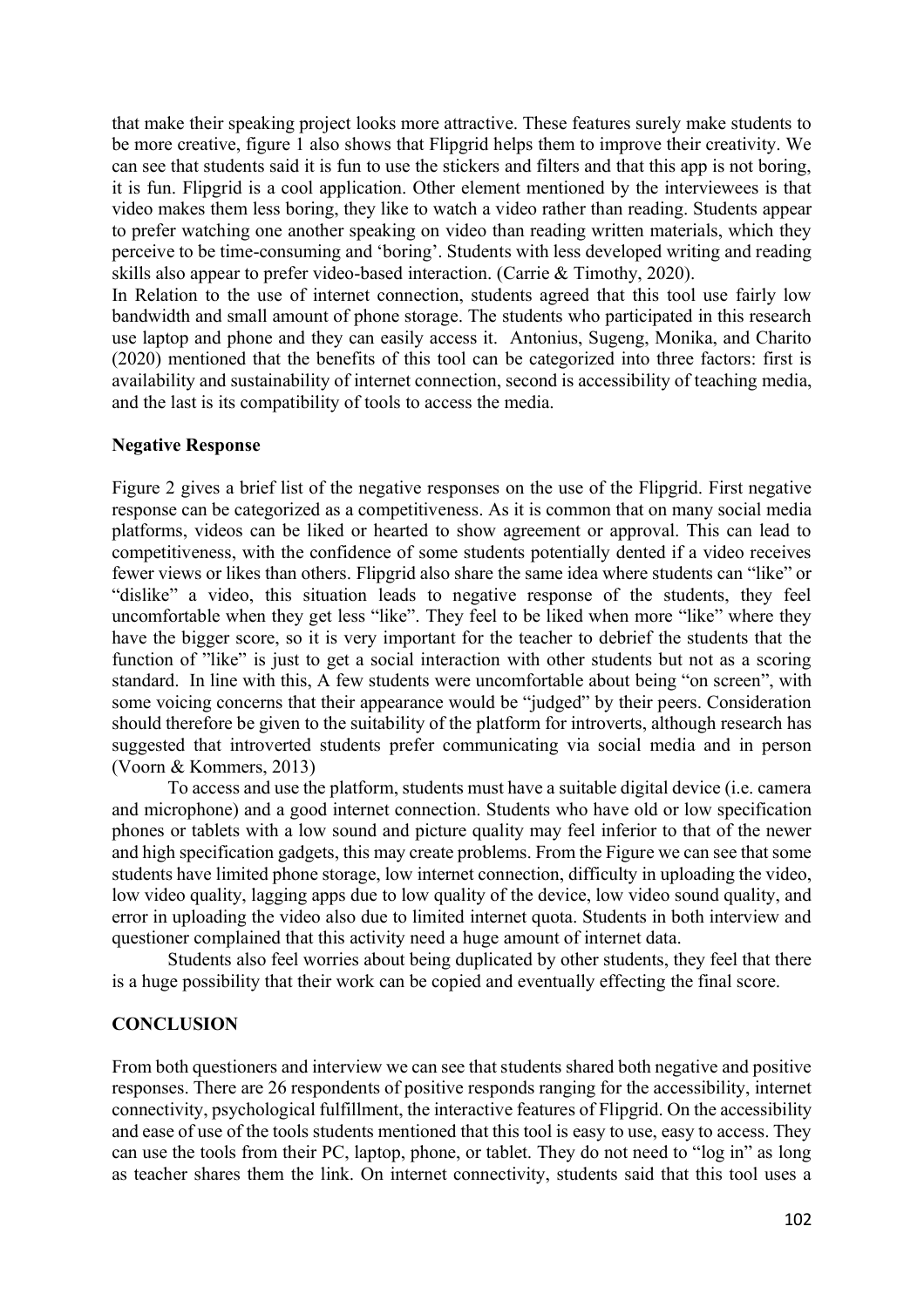fairly low bandwidth. And on psychological fulfillment they feel happy in using this tools it has various feature such as filters and stickers. Moreover, they also said that this tool helps them to do peer-feedback and self-assessment in the same time, where they can improve the quality of their speaking projects. Using Flipgrid also allows them to communicate and collaborate with other students by using the comments features in both text and video.

On the other hand, the negative responses of Flipgrid were presented by 16 respondents. They mentioned of competitiveness, equipment, and originality. Students feel the sense of competition in Flipgrid is very high and it makes them feel uncomfortable. Moreover, limited internet data, and limited supporting devise make them face a lot of difficulties in uploading the video, maintaining the quality of the sound, and having a good resolution of the video. These conditions cause their phone to lag and cause a domino effect to their speaking activity. In case of originality, they afraid their video will be duplicated.

These two kinds of responses show that Flipgrid has more positive rather than negative responses. By this the teacher can use this tool to support the learning process especially in the speaking class. In minimizing the obstacle in using the Flipgrid teacher should have a clear and deep communication with the students and also giving then a continuous support and assistance.

# **REFERENCES**

- Abu Bakar, N., Latiff, H., & Hamat, A. (2013). Enhancing ESL Learners Speaking Skills through Asynchronous Online Discussion Forum. *Asian Social Science*, 224-233. doi:10.5539/ass.v9n9p224
- Ali, M. A., & Jabar, N. (2016). Cultural Video Project Assignment (VPA) through the Eyes of Young ESL Learners: A Multi-Modal Vocabulary Learning Approach. *Indonesian Journal of EFL and Linguistics*. doi: https://doi.org/10.21462/ijefll.v1i2.11
- Antonius, S., Sugeng, N. A., Monika, W. S., & Charito, A. Q. (2020). Students' Perception of Online Learning during Covid-19 Pandemic: A Case Study on the English Students of STKIP Pamane Talino. *Journal of Social Sciences and Humanities*.
- Armsstrong, D. A. (2011). Students' Perceptions of Online Learning and Instructional Tools: A Qualitative Study of Undergraduate Students Use of Online Tools. *The Turkish Online Journal of Educational Technology*, 222-226.
- Bali, S., & Liu, M. C. (2018). Students' Perceptions Toward Online Learning and Face-to-face. *IOP Conf. Series: Journal of Physics*, 1-8.
- Carrie, T., & Timothy, H. (2020). Strategies for Using Flipgrid in Education. *US-China Education Review B*, 26-31. doi:10.17265/2161-6248/2020.01.003)
- Chapelle, c. (2002). *English language learning and Technology: Lectures on Applied Linguistic in the Age of Information and Communication Technology.* Philadephia: John Benjamin Publishing.
- Cibangu, K. S. (2012). Qualitative Research: The Toolkit of Theories in the Social Sciences. In Asunción López-Varela (Ed.). Theoretical and Methodological Approaches to Social Sciences. *InTech*, 95-126.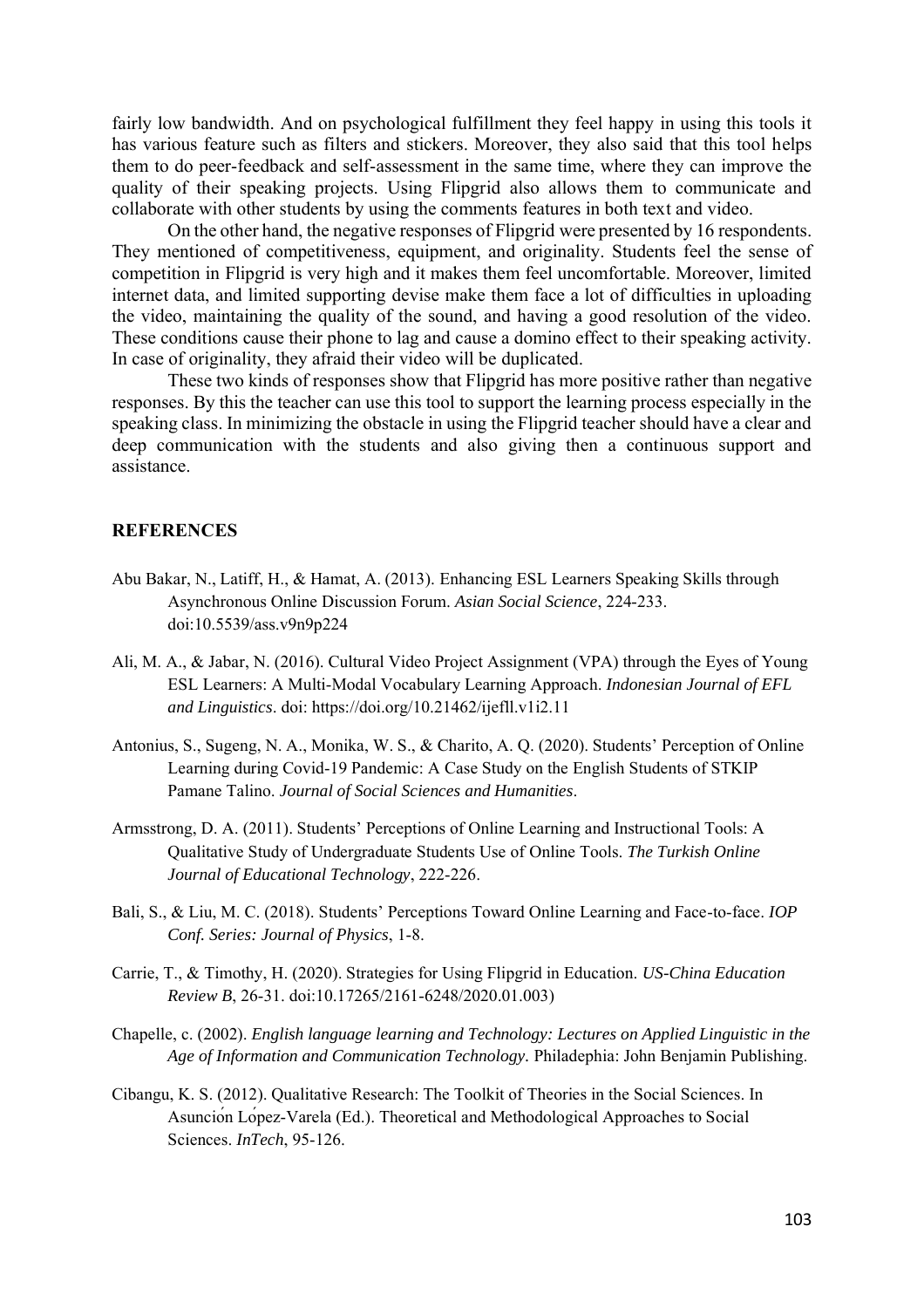- Curry, N. (2020). *Supporting Every Teachers: 8 Tips for Developing Academic Speaking, Listening, Reading, and Writing in Online Contexts*. Retrieved from www.cambridge.org: https://www.cambridge.org/elt/blog/2020/04/22/developing-academic-language-skills-inonline-contexts/
- Dogoriti, E. (2015). Towards an Instructional Tool for Teaching of English as A Second/Foreign Language (ESL/EFL) in Higher Education. *International conference on information, communication technologies in education*, (pp. 401-411).
- Dunbar, L. (2019). When Responses Cannot be Written Down: Video submission possibilities in the music classroom. *General Music Today*, 29-30 .
- Ghavifekr, S., Afshari, M., & Amla, S. (2012). Management Strategies for E-Learning System as the Core. *Life Science Journal* , 2190-2196.
- Hutabarat, A., & Simanjuntak, D. C. (2019). A Phenomenological Study: Speaking Anxiety Overwhelms English Learners. *JELPEDLIC, 4*(1), 44-58.
- Inayah, R., & Lisdawati, I. (2017). Exploring Students' Difficulties in Speaking English and Their Attitude. *JELPEDLIC, 2*(1), 12-23.
- Katemba, C. V. (2021). Enhancing Vocabulary Performance Through Mobile Assisted Language Learning at a Rural School in Indonesia. *Acuity: Journal of English Language Pedagogy, Literature and Culture*, *6*(1), 1-11. https://doi.org/10.35974/acuity.v6i1.2457
- Katemba, C. V., & Ning, W. (2018). Students` Responses in Enhancing New Vocabulary Through Subtitled English Movies. Acuity: Journal of English Language Pedagogy, Literature and Culture, 3(1), 45-75. https://doi.org/10.35974/acuity.v3i1.623
- Kebudayaan, K. P. (2020, Maret Selasa). Pelaksanaan Kebijakan Pendidikan dalam Masa Darurat Penyebaran Corona Virus Desease (COVID-19). *Surat Edaran* . Jakarta , Indonesia : Kementrian Pendidikan dan Kebudayaan .
- McClure, C., & McAndrews, L. (2016). Going Native to Reach the Digital Natives: New Technologies for the Classroom. *ITAA Annual Conference Proceedings*, (pp. 8-10). Retrieved from http://lib.dr.iastate.edu/itaa\_proceedings/2016/presentations/135
- McLain, T. R. (2018). Integration of the Video Response App Flipgrid in the Business Writing Classroom. *International Journal of Educational Technology and Learning*, 68-75. doi:https://doi.org/10.20448/2003.42.68.75
- Mohajan, H. K. (2018). Qualitative Research Methodology in Social Sciences. *Journal of Economic Development, Environment and People,* , 23-48.
- Moran, L. (2018). *Streaming media: Setting the Focus Back on Teaching and Learning*. Retrieved from https://blog.epson.com/education/setting-the-focus-back-on-teaching-and-learning/#
- Neves, J., & Hillman, N. (2017). Student Academic Experience Survey. New *York: Higher Education Academy.* Retrieved from https://www.hepi.ac.uk/wp-content/uploads/2017/06/2017- Student-Academic-Experience-Survey-Final-Report.pdf